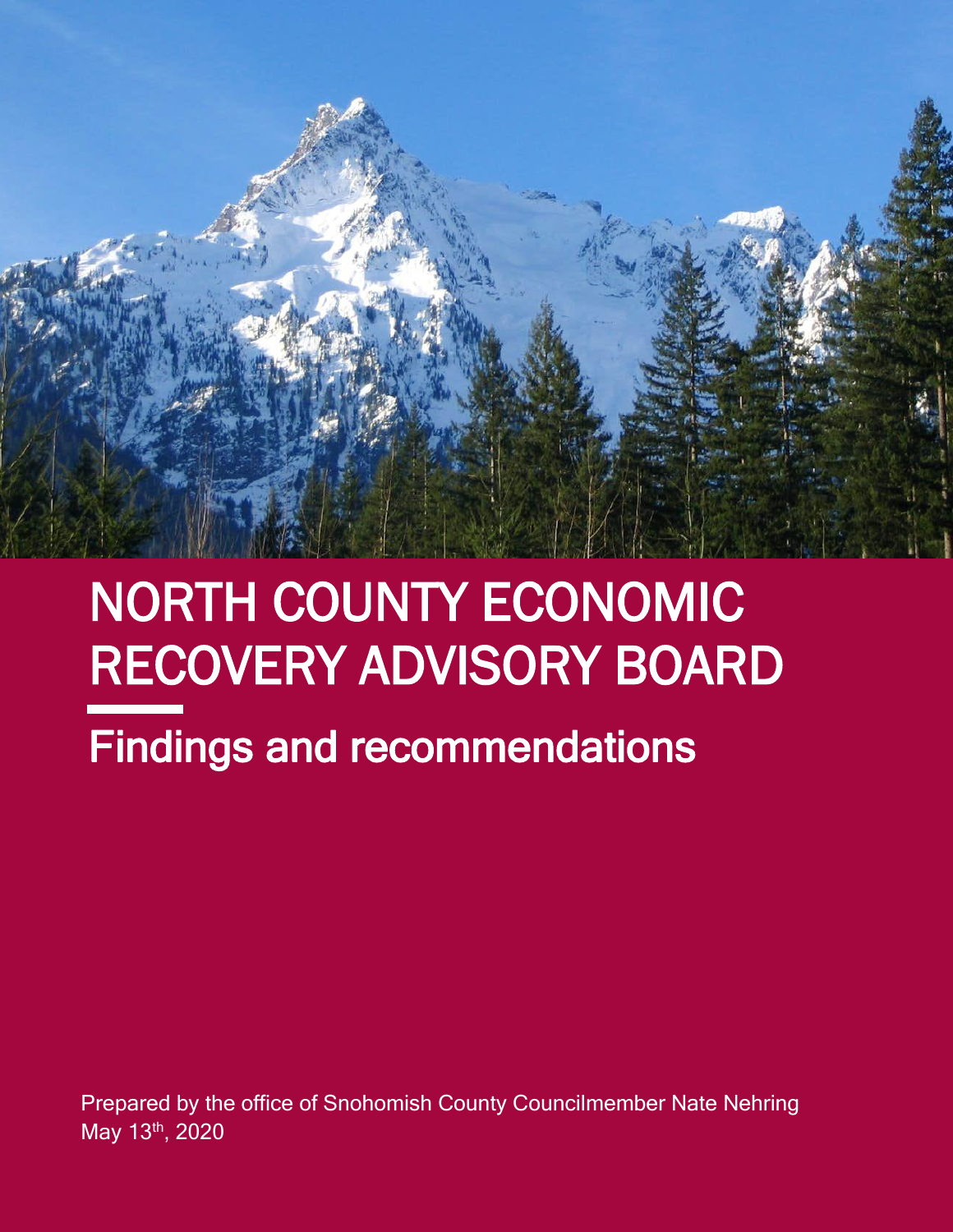### **Background**

The North County Economic Recovery Advisory Board is one of five regional advisory boards in Snohomish County. The Advisory Board is under the umbrella of the Snohomish County Economic & Workforce Recovery Task Force. This Advisory Board was organized by Snohomish County Councilmember Nate Nehring to represent needs for economic recovery in the aftermath of COVID-19 in County Council District 1.

#### MEMBERSHIP

Nate Nehring – Councilmember, Snohomish County Barb Tolbert – Mayor, City of Arlington Connor Cummings – Financial Advisor, Edward Jones Dan Rankin – Mayor, Town of Darrington Darrick Smale – General Manager, Seattle Premium Outlets Debbie Barger Smith – Realtor, Windermere Real Estate Jay Downing – Board Chair, Stilly Valley Chamber of Commerce Jeff Ellingsen – Ellingsen Farm Inc. Jennifer Ferguson – City Administrator, City of Stanwood Jesica Stickles – President/CEO, Marysville-Tulalip Chamber of Commerce JJ Frank – Executive Director, Marysville YMCA John Clingen – Owner, Marysville Chick-Fil-A Jon Nehring – Mayor, City of Marysville Josh Vonjentzen – Board Chair, Granite Falls Chamber of Commerce Julie Vess – Executive Director, Stanwood Community and Senior Center Kam Bradley – Owner, Absolute Drywall Kevin McKay – Director of Marketing and Programs, Senior Aerospace AMT Kirstin Tyner – Branch Manager, Homestreet Bank Krista Morehead – Owner, Hanky Pies Coffee Leonard Kelley – Secretary/Treasurer, Snohomish County Labor Council Mandy Kruger – Executive Director, Stilly Valley Chamber of Commerce Matt Hartmann – Mayor, City of Granite Falls Matthew Rosenthal – General Manager, Holiday Inn Express and Suites Marysville Mike Impola – Owner, Cornerstone Homes Sara Hyatt – Owner, Hyatt Construction Shaina Holbeck – Board Chair, Stanwood Chamber of Commerce Shawn Yannity – Stillaguamish Tribe Tom Lane – Owner, Dwayne Lane's Auto Dealership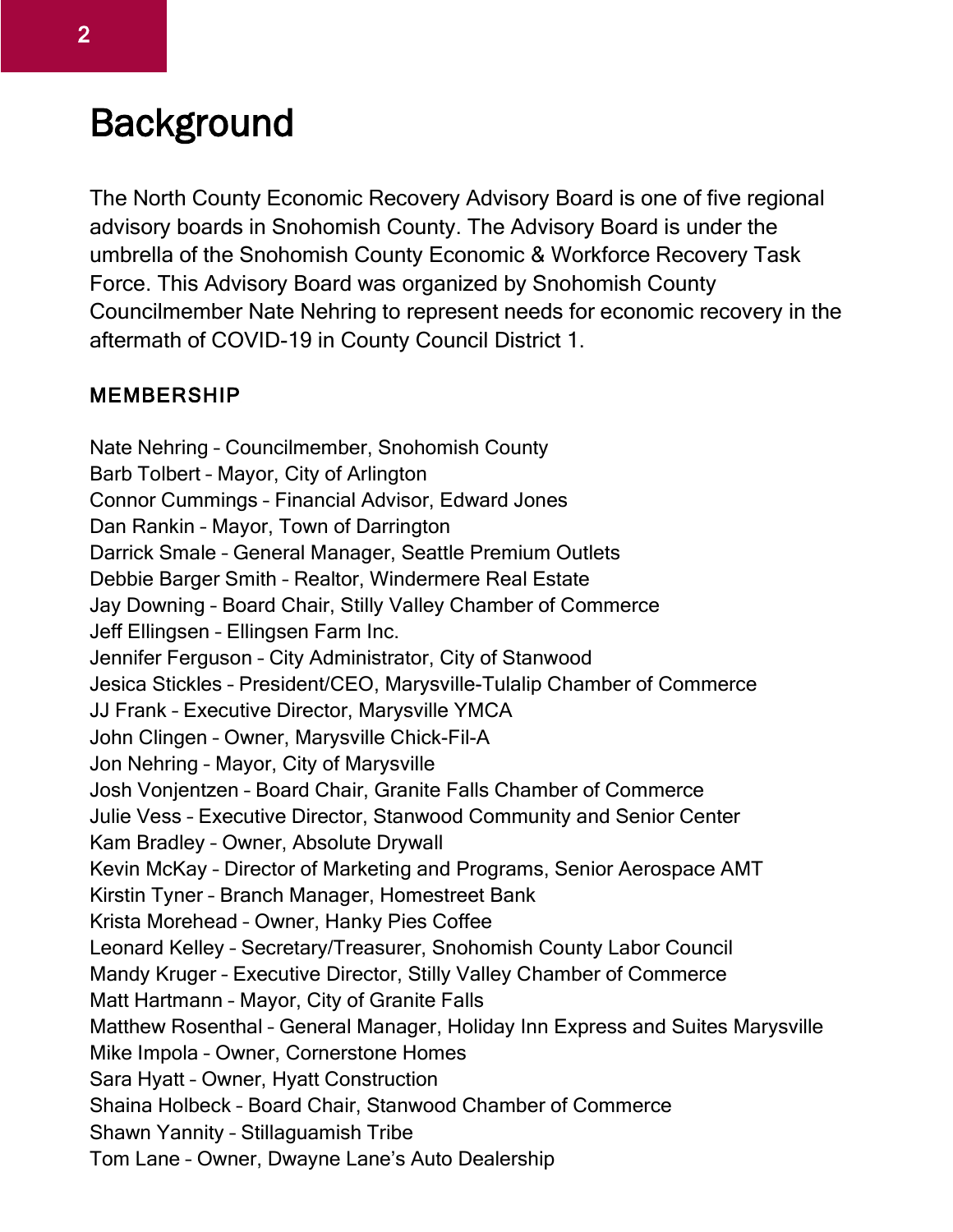### Methodology

A number of meetings and a survey were used to collect data and discuss challenges and ideas to form the findings and recommendations presented in this report. The following meetings and surveys were conducted:

- North County Economic Recovery Survey (questions and results included)
- Meeting of the Advisory Board on April 28<sup>th</sup>, 2020
- Sub-committee to discuss communication strategies on May  $7<sup>th</sup>$ , 2020
- Sub-committee to discuss bulk PPE purchasing on May  $7<sup>th</sup>$ , 2020

## Findings

The following findings were challenges/observations identified by the Advisory Board:

- Lack of a clear timeline on re-opening
- Need for clear guidelines for safety and health requirements upon re-opening
- Need for more advanced notice on re-opening timelines and requirements
- Lack of resources (specifically for small businesses) including personal protective equipment (PPE), child care, sanitation equipment
- Identifying the interdependence of different industries and the challenges with industries opening at different times
- Need for streamlined permitting at the local government level to get residential construction moving quickly/make up for lost time
- Lack of consumer confidence once things are opened up
- How can Chambers be most helpful in response
- Marketing support for small businesses
- Need to open up recreational opportunities to help small businesses
- Certainty on the demand for products (specifically in aerospace)
- Apprenticeship programs are hurting
- How will housing market be affected after re-opening
- A reliable workforce after businesses are able to open/hire again
- Taxes and fees will be difficult for businesses attempting to recovery with limited revenues
- Regulations and regulatory burden will make recovery challenging for existing businesses and discourage new businesses from opening post-COVID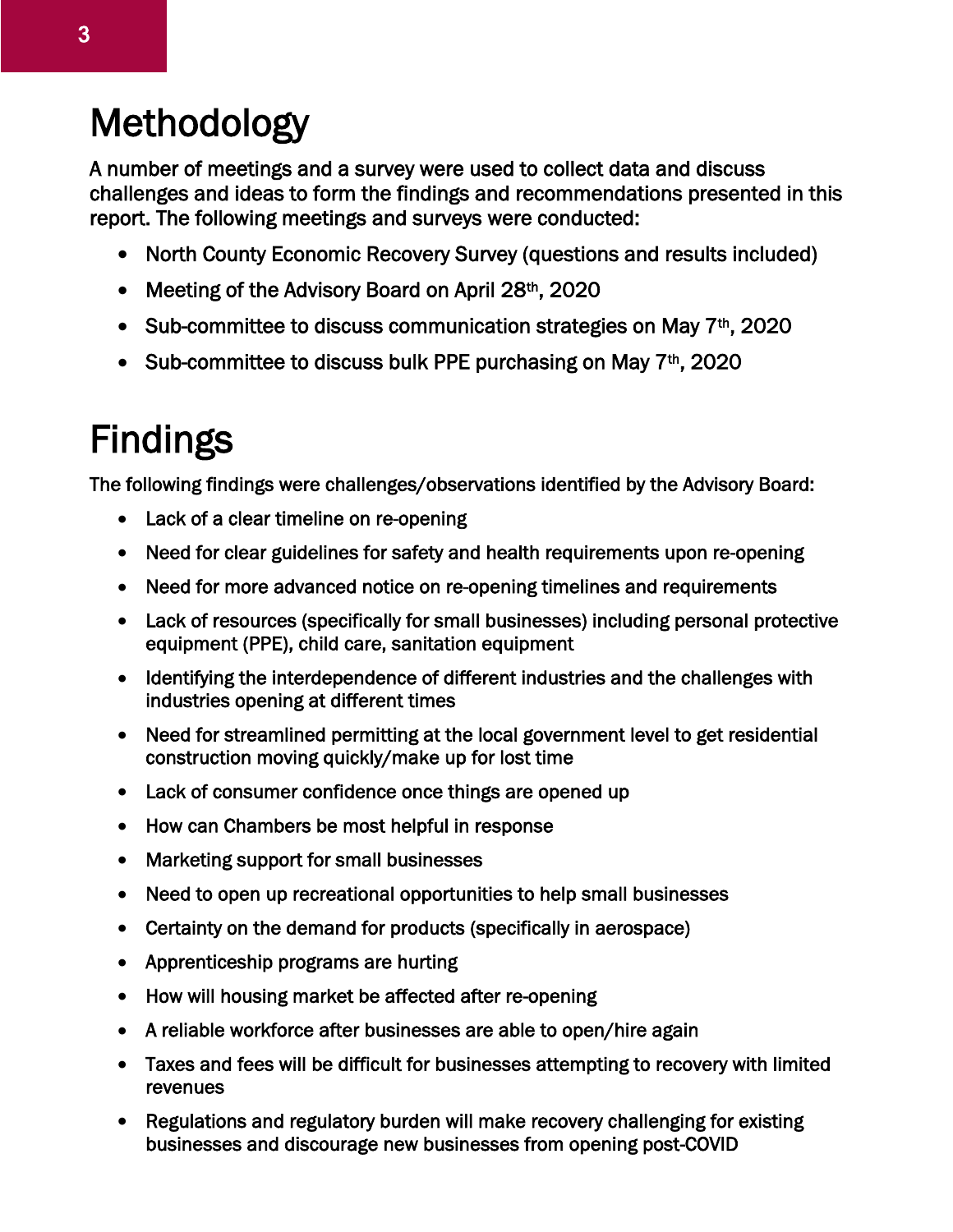#### Recommendations

Based on feedback from the survey and meetings and follow-up conversations with multiple sub-committees, we make the following recommendations:

- Identify a streamlined communication method to businesses
	- $\circ$  Blast emails were identified as less than helpful due to the workloads individuals are facing
	- $\circ$  One central website for information including:
		- **Timelines for opening**
		- Requirements upon opening
		- **Resources to help employers**
	- $\circ$  Short videos to share information and updates, use social media
	- o Have Chambers, Cities, Health District link to central website
- Set a more firm timeline for re-opening
	- $\circ$  Businesses need more certainty to plan for their re-opening
	- $\circ$  Timeline needs to have more specifics
- Guidance/Requirements need to be provided sooner
	- $\circ$  If businesses are needing to abide by certain restrictions/regulations, they need time to plan for that
	- $\circ$  Information coming out sooner will allow them time to plan to be ready for when they can open
- Bulk purchasing/purchasing co-op for PPE and sanitation equipment
	- o Employers are having difficulties making PPE and sanitation purchases
	- $\circ$  Establish a purchasing co-op or stockpile that businesses can access
	- $\circ$  Chambers can assist with distribution to businesses in their communities
- Share success stories of businesses who have been creative
	- $\circ$  Preparing and sharing short videos or articles of businesses who have adapted to restrictions and limitations
	- $\circ$  Sharing ideas with other businesses may help with challenges they are facing
- Reduce the tax/fee burden on businesses where feasible
	- $\circ$  Most of these burdens exist at the state level. Need to advocate for relief at higher levels
- Explore regulatory relief at the state and local level to support business recovery
	- $\circ$  Reducing barriers for existing and potential new businesses will help expedite recovery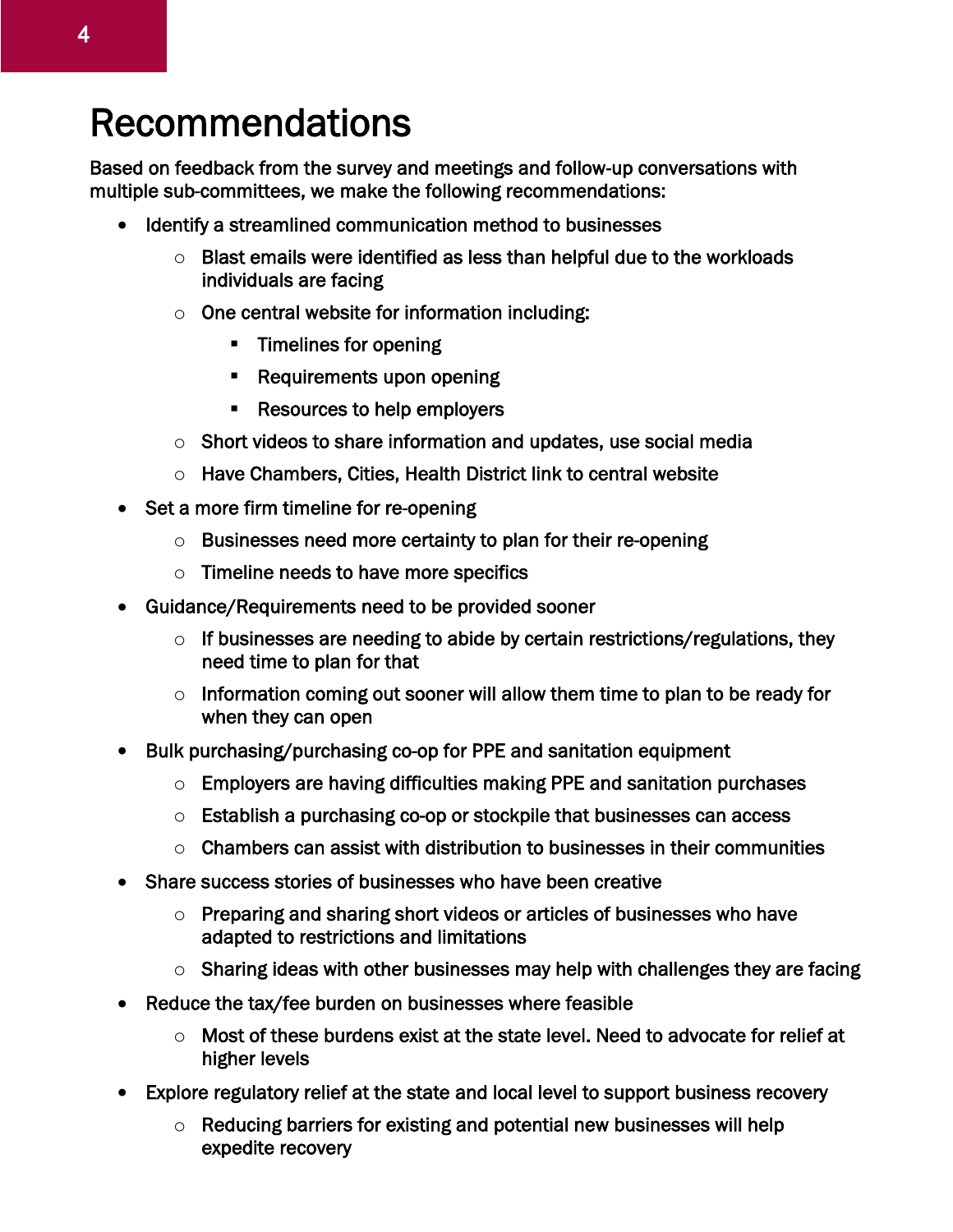### Appendix

#### North County Economic Recovery Survey Responses

#### **What needs does your business/organization have as we look toward an economic recovery?**

1. Back to work. Too early to tell but once we're allowed back to work we'll be able to see how many sales are going to hold together, how much home prices have adjusted, will sales begin happening again immediately or will there be a lag, etc.? Review and Permitting of land development projects timely for current season project starts by June.

Our needs are somewhat limited. As an essential industry we have been able to keep normal working hours but have been conducting business virtually through phone calls, WebEx, etc. Our clients however, have been impacted. Specifically business owners need to have clear guidance on how to use government recourses to bridge the gap of financial needs. Receiving information about government programs that we can pass on to our clients who may benefit

We need to do everything we can in our community to eliminate the fear our citizens have, from fear of the virus to fear of losing your business and/or employment. Release the sign people!

\* Ways to support our local businesses as they try to rebuild after this COVID-19 shutdown. \*Ideas for local government on how to assist those who have lost income through this time or may have also lost their job.

#### Need to fill open capacities resulting from depressed aerospace market

Allowed Social Distanced face to face commerce for Low-Density retailers like us.

A scientific timeline for recovery. What to expect from the government over the next year.

City, Count and State inspections to move smoothly and education of employees and other trades to allow for maximum productivity while remaining safe.

Available work force, available supplies to farm and a profitable market for farm products.

Up to date information on programs and resources, continued support from local government, constant effective communication.

Working in the public without fear of virus contact, Revenue stability.

Up to date information on programs and resources for our members as well as continued support from local leaders as well as continued on-time communication from SBA and Economic Alliance.

Bringing business and tourism back to Northern Snohomish county to fill our hotel once reopened.

A clear strategy for reentry into open commerce

Get our staff back to work

#### **What ideas do you have for how local and/or state government can help to address those needs?**

State government can deem construction "essential" and allow work to begin again. Local government can support Master Builders and others who are communicating this need to the governor. Local government can continue providing inspections for any work that is currently deemed "essential". Deadlines, such as permits, vesting, etc. may need to be extended. Several system ideas for return to business for not just my industry but several others.

Let people work having a safe environment and help get the farm commodities to the table.

Technology and innovation. I believe effective communication is going to come in the form of methods we haven't capitalized on yet. Zoom seems to be working well for meetings. Facetime and text can also be very effective. Also, knowing what resources are available and easily accessible, and or who to contact with questions about programs and fact checking information is important as well.

More frequent Zoom meetings with allotted time for question and answer sessions. Informational videos made for the public in order to simplify programs and verbalize the resources that are out there. Example: videos made by Suzi Levine have been helpful in reiterating UE process in calming manner and help to make a visual touch point with the public. Videos work best for those who interpret information best by auditory or visual means.

map which industries will have bigger impacts and can provide a natural boost to other industries.

Advocate to the Governor to let businesses go back to work and keep our citizens safe at the same time.

Create a three phase recovery plan similar to Utah's, which covers the current Urgent phase, then Stabilization and followed by the Recovery phase. Sample shown here: <https://issuu.com/goed/docs/utah-leads-together-plan/2?ff>

Cost pressures, including taxes, may be daunting for the foreseeable future. Tax relief or deferral should be explored. Our State needs more aggressive direct investment incentives to attract new business. Other States offer direct support not available under Washington State constitution.

\* tax breaks or rebates \* cuts in fees \* reducing regulations \* extending permits \* extending terms on payments to government agencies owed by businesses or citizens who have lost income or been negatively impacted by this shutdown \* no utility shutoffs or late fees \* local community grant programs or larger state grant programs for citizens and businesses negatively impacted

Local government needs to communicate the appropriate ways to do business in this new environment, the community needs to hear that we will not have our economy ruined and that we can survive and move forward. Communicate and utilize science